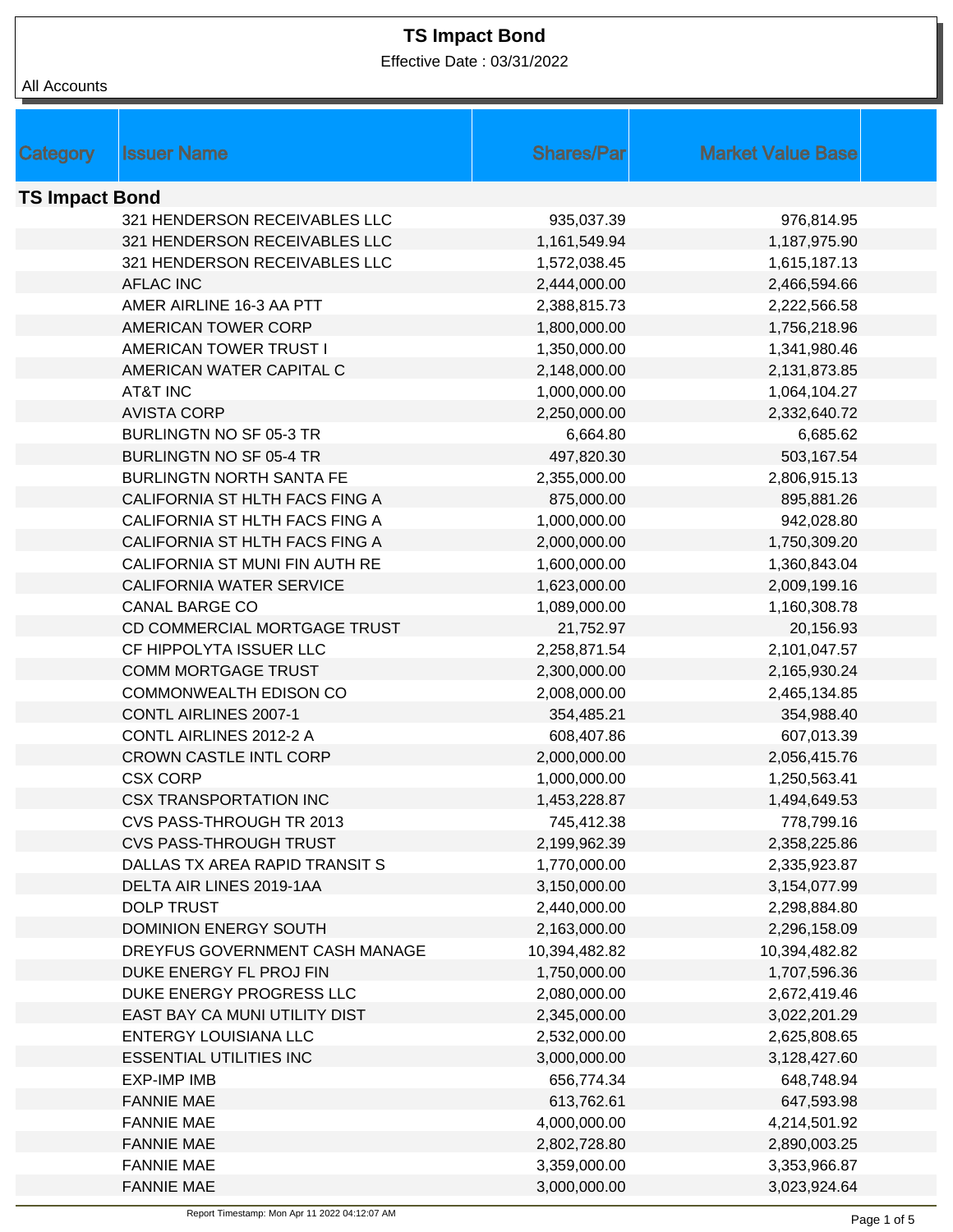Effective Date : 03/31/2022

### All Accounts

| Category | <b>Issuer Name</b>             | <b>Shares/Par</b> | <b>Market Value Base</b> |
|----------|--------------------------------|-------------------|--------------------------|
|          | <b>FANNIE MAE</b>              | 1,608,027.25      | 1,590,596.11             |
|          | <b>FANNIE MAE</b>              | 466,596.91        | 452,847.52               |
|          | <b>FANNIE MAE</b>              | 632,105.58        | 658,563.98               |
|          | <b>FANNIE MAE</b>              | 3,742,545.00      | 3,677,534.37             |
|          | <b>FANNIE MAE</b>              | 3,544,675.73      | 3,391,021.55             |
|          | <b>FANNIE MAE</b>              | 1,777,357.40      | 1,746,069.87             |
|          | <b>FANNIE MAE</b>              | 572,122.10        | 568,141.99               |
|          | <b>FANNIE MAE</b>              | 1,836,108.06      | 1,842,643.25             |
|          | <b>FANNIE MAE</b>              | 4,659,587.02      | 4,510,382.76             |
|          | <b>FANNIEMAE-ACES</b>          | 2,449,599.20      | 2,462,267.79             |
|          | FEDEX 2020-1 CLASS AA          | 2,239,691.26      | 2,041,510.39             |
|          | FHLMC MULTIFAMILY STRUCTURED P | 2,881,488.20      | 2,892,527.18             |
|          | FHLMC MULTIFAMILY STRUCTURED P | 3,325,000.00      | 3,424,963.47             |
|          | FHLMC MULTIFAMILY STRUCTURED P | 3,512,146.00      | 3,522,751.63             |
|          | FHLMC MULTIFAMILY STRUCTURED P | 3,760,000.00      | 3,627,842.39             |
|          | FHLMC MULTIFAMILY STRUCTURED P | 3,060,000.00      | 2,938,450.68             |
|          | FHLMC MULTIFAMILY STRUCTURED P | 3,000,000.00      | 2,757,190.80             |
|          | FHLMC MULTIFAMILY STRUCTURED P | 2,712,000.00      | 2,437,914.43             |
|          | FHLMC MULTIFAMILY STRUCTURED P | 1,650,000.00      | 1,542,655.95             |
|          | FISHERS LANE ASSOC LLC         | 1,386,730.56      | 1,409,514.78             |
|          | FISHERS LANE ASSOC LLC         | 545,000.00        | 619,471.31               |
|          | FORD MOTOR CREDIT CO LLC       | 2,347,000.00      | 2,373,403.75             |
|          | <b>FREDDIE MAC</b>             | 898,437.68        | 949,520.43               |
|          | <b>FREDDIE MAC</b>             | 1,470,781.74      | 1,475,970.11             |
|          | FREMF MORTGAGE TRUST           | 1,765,000.00      | 1,789,493.61             |
|          | <b>FREMF MORTGAGE TRUST</b>    | 2,000,000.00      | 2,008,141.20             |
|          | FREMF MORTGAGE TRUST           | 1,955,000.00      | 1,950,045.44             |
|          | <b>FREMF MORTGAGE TRUST</b>    | 3,350,000.00      | 3,366,361.07             |
|          | FREMF MORTGAGE TRUST           | 2,600,000.00      | 2,625,319.32             |
|          | FREMF MORTGAGE TRUST           | 890,000.00        | 900,306.56               |
|          | FREMF MORTGAGE TRUST           | 2,000,000.00      | 2,003,199.40             |
|          | <b>FREMF MORTGAGE TRUST</b>    | 750,000.00        | 756,004.05               |
|          | FRESB MULTIFAMILY MORTGAGE PAS | 900,545.14        | 898,967.57               |
|          | FRESB MULTIFAMILY MORTGAGE PAS | 894,880.23        | 873,200.32               |
|          | FRESB MULTIFAMILY MORTGAGE PAS | 227,407.25        | 226,914.46               |
|          | FRESB MULTIFAMILY MORTGAGE PAS | 1,891,296.50      | 1,867,862.20             |
|          | <b>GATX CORP</b>               | 2,823,000.00      | 2,805,940.64             |
|          | <b>GEORGIA POWER CO</b>        | 1,642,000.00      | 1,732,933.17             |
|          | <b>GLOBE LIFE INC</b>          | 1,398,000.00      | 1,412,153.37             |
|          | <b>GLOBE LIFE INC</b>          | 1,191,000.00      | 1,240,195.91             |
|          | GOVERNMENT NATIONAL MORTGAGE A | 2,457,461.22      | 2,540,700.35             |
|          | GOVERNMENT NATIONAL MORTGAGE A | 231,805.71        | 231,700.54               |
|          | GOVERNMENT NATIONAL MORTGAGE A | 1,178,439.12      | 1,174,681.67             |
|          | GOVERNMENT NATIONAL MORTGAGE A | 1,027,235.00      | 1,026,536.17             |
|          | GOVERNMENT NATIONAL MORTGAGE A | 177,701.01        | 177,298.71               |
|          | GOVERNMENT NATIONAL MORTGAGE A | 438,711.89        | 431,840.96               |
|          | GOVERNMENT NATIONAL MORTGAGE A | 1,236,079.63      | 1,214,574.44             |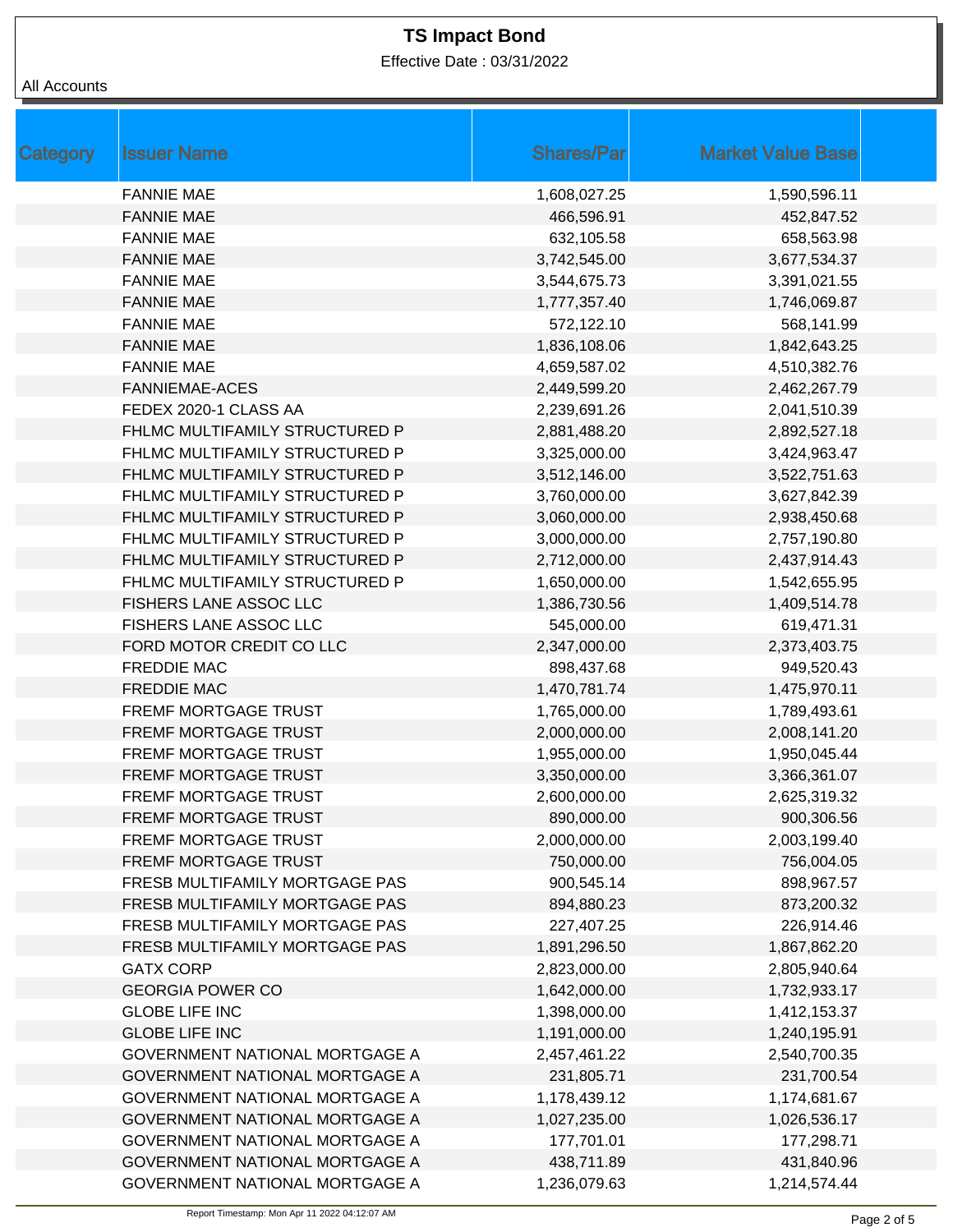Effective Date : 03/31/2022

| <b>Category</b> | <b>Issuer Name</b>                    | <b>Shares/Par</b> | <b>Market Value Base</b> |
|-----------------|---------------------------------------|-------------------|--------------------------|
|                 | <b>GOVERNMENT NATIONAL MORTGAGE A</b> | 1,048,205.25      | 1,023,793.70             |
|                 | <b>GOVERNMENT NATIONAL MORTGAGE A</b> | 2,540,000.00      | 2,404,921.78             |
|                 | <b>GOVERNMENT NATIONAL MORTGAGE A</b> | 2,685,693.86      | 2,602,175.76             |
|                 | GOVERNMENT NATIONAL MORTGAGE A        | 1,152,440.98      | 1,109,161.64             |
|                 | <b>GOVERNMENT NATIONAL MORTGAGE A</b> | 1,389,205.74      | 1,366,973.74             |
|                 | GOVERNMENT NATIONAL MORTGAGE A        | 3,984,962.28      | 3,634,153.70             |
|                 | GOVERNMENT NATIONAL MORTGAGE A        | 5,217,664.67      | 5,010,075.19             |
|                 | GOVERNMENT NATIONAL MORTGAGE A        | 2,366,990.07      | 2,149,855.89             |
|                 | GOVERNMENT NATIONAL MORTGAGE A        | 3,822,963.68      | 3,512,434.66             |
|                 | <b>HCA INC</b>                        | 3,405,000.00      | 3,588,750.04             |
|                 | <b>HELIOS LEASING I LLC</b>           | 1,794,910.83      | 1,780,343.51             |
|                 | <b>INDIANAPOLIS IN LOCAL PUBLIC I</b> | 1,200,000.00      | 1,495,527.36             |
|                 | INT DEVELOPMENT FIN CORP              | 2,325,000.00      | 2,121,887.84             |
|                 | KANSAS CITY SOUTHERN                  | 1,180,000.00      | 1,183,589.91             |
|                 | <b>KANSAS CITY SOUTHERN</b>           | 1,625,000.00      | 1,618,352.17             |
|                 | <b>KENTUCKY UTILITIES CO</b>          | 2,085,000.00      | 2,340,245.07             |
|                 | <b>KROGER CO/THE</b>                  | 1,265,000.00      | 1,605,634.99             |
|                 | <b>KROGER CO/THE</b>                  | 1,000,000.00      | 1,064,819.38             |
|                 | <b>LAM RESEARCH CORP</b>              | 1,900,000.00      | 1,722,077.46             |
|                 | LOGISTICS 1 MI TN VA SR               | 2,333,828.00      | 1,948,877.07             |
|                 | LOS ANGELES CA DEPT OF WTR & P        | 2,010,000.00      | 2,507,319.23             |
|                 | LOS ANGELES CA UNIF SCH DIST          | 2,700,000.00      | 3,428,461.35             |
|                 | LOUISIANA ST HSG CORP SF MTGE         | 771,679.73        | 757,021.06               |
|                 | MASSMUTUAL GLOBAL FUNDIN              | 2,000,000.00      | 1,965,735.68             |
|                 | <b>MATSON NAVIGATION CO</b>           | 848,000.00        | 900,582.56               |
|                 | MINNESOTA ST HSG FIN AGY HOMEO        | 3,613,965.78      | 3,350,932.32             |
|                 | MKT 2020-525M MORTGAGE TRUST          | 2,550,000.00      | 2,371,021.62             |
|                 | NATIONAL RURAL UTIL COOP              | 2,386,000.00      | 2,418,518.51             |
|                 | NATIONWIDE MUTUAL INSURA              | 708,000.00        | 1,078,017.83             |
|                 | NATIONWIDE MUTUAL INSURA              | 1,000,000.00      | 994,394.68               |
|                 | NEVADA ST HSG DIV SF MTGE REVE        | 2,274,424.64      | 2,161,902.94             |
|                 | NEW YORK LIFE GLOBAL FDG              | 1,300,000.00      | 1,250,643.52             |
|                 | NEXTERA ENERGY CAPITAL                | 2,000,000.00      | 1,670,000.00             |
|                 | NORFOLK SOUTHERN CORP                 | 1,941,000.00      | 1,950,377.18             |
|                 | NORTHWESTERN MUTUAL GLBL              | 1,000,000.00      | 958,042.44               |
|                 | NORTHWESTERN MUTUAL LIFE              | 2,350,000.00      | 2,126,866.23             |
|                 | OHIO ST HSG FIN AGY RSDL MTGER        | 875,000.00        | 871,155.08               |
|                 | PACIFIC LIFE GF II                    | 2,175,000.00      | 2,026,007.35             |
|                 | <b>PACIFICORP</b>                     | 2,926,000.00      | 2,993,116.85             |
|                 | PETROLEOS MEXICANOS                   | 1,100,000.00      | 1,098,800.41             |
|                 | PNC BANK NA                           | 2,000,000.00      | 1,921,746.18             |
|                 | PORT AUTH OF NEW YORK & NEW JE        | 1,400,000.00      | 1,678,948.60             |
|                 | PORT AUTH OF NEW YORK & NEW JE        | 1,135,000.00      | 1,325,226.00             |
|                 | PROGRESSIVE CORP/THE                  | 1,500,000.00      | 1,598,662.38             |
|                 | PROTECTIVE LIFE GLOBAL                | 2,000,000.00      | 1,872,826.78             |
|                 | PULTEGROUP INC                        | 1,535,000.00      | 1,983,231.37             |
|                 | RELIANCE INDUSTRIES LTD               | 2,002,947.34      | 1,967,278.01             |
|                 |                                       |                   |                          |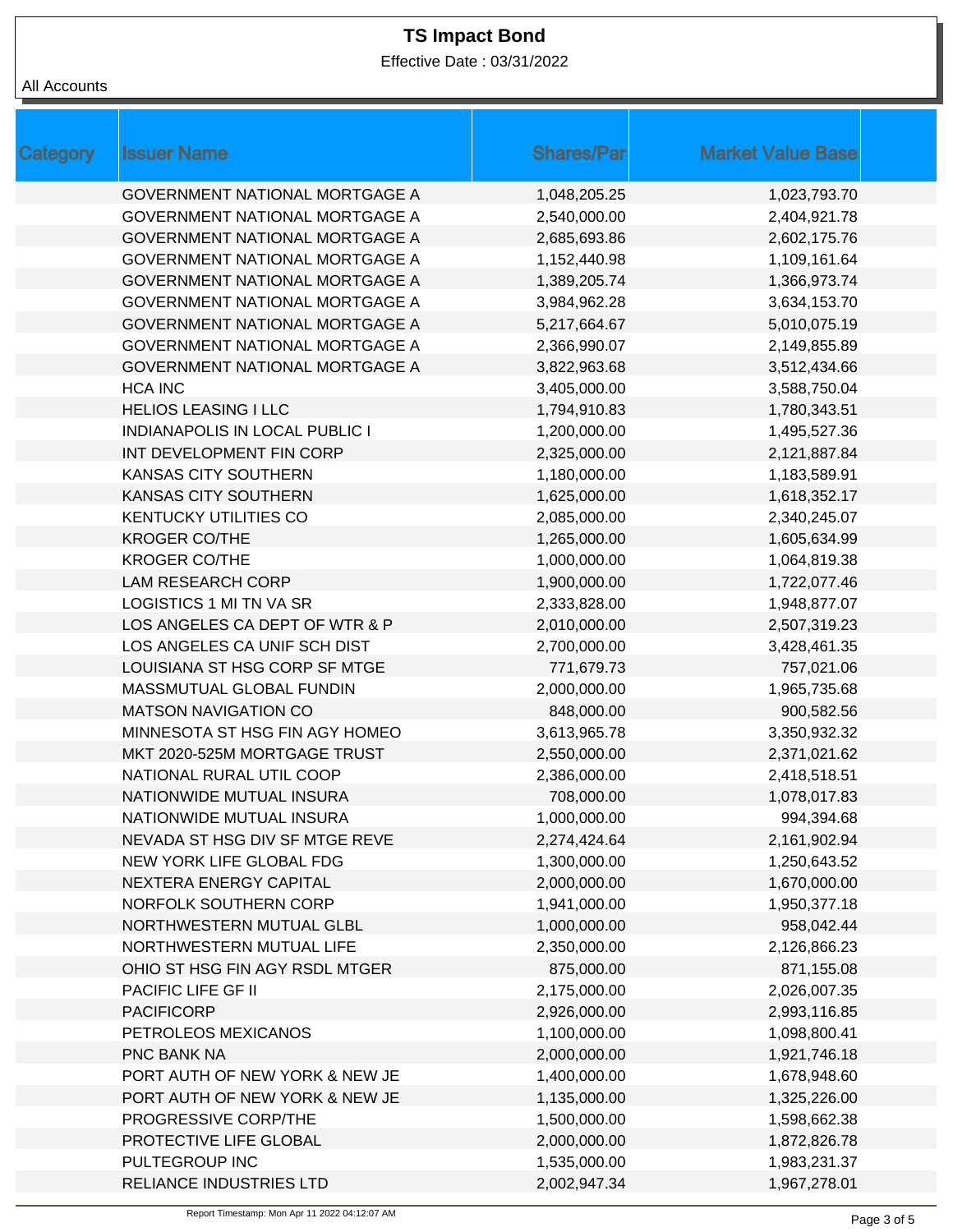Effective Date : 03/31/2022

#### All Accounts

| <b>Category</b> | <b>Issuer Name</b>             | <b>Shares/Par</b> | <b>Market Value Base</b> |
|-----------------|--------------------------------|-------------------|--------------------------|
|                 | <b>RELIANCE STAND LIFE II</b>  | 2,610,000.00      | 2,519,660.44             |
|                 | REPUBLIC SERVICES INC          | 2,250,000.00      | 2,069,509.93             |
|                 | ROYAL CARIBBEAN CRUISES LTD    | 1,300,000.00      | 1,313,286.00             |
|                 | SAN FRANCISCO CITY & CNTY CA P | 1,465,000.00      | 2,170,719.95             |
|                 | <b>SBA TOWER TRUST</b>         | 1,500,000.00      | 1,476,615.15             |
|                 | <b>SBA TOWER TRUST</b>         | 805,000.00        | 757,467.89               |
|                 | SCE RECOVERY FUNDING LLC       | 2,750,000.00      | 2,646,713.22             |
|                 | <b>SLG OFFICE TRUST</b>        | 2,125,000.00      | 1,977,294.65             |
|                 | SMALL BUSINESS ADMINISTRATION  | 1,972,734.60      | 2,000,417.98             |
|                 | SMALL BUSINESS ADMINISTRATION  | 2,114,799.91      | 2,165,240.85             |
|                 | SMALL BUSINESS ADMINISTRATION  | 2,719,546.78      | 2,753,674.92             |
|                 | SMALL BUSINESS ADMINISTRATION  | 3,743,346.72      | 3,345,443.19             |
|                 | SMALL BUSINESS ADMINISTRATION  | 4,121,949.05      | 3,837,012.31             |
|                 | SMALL BUSINESS ADMINISTRATION  | 5,300,000.00      | 5,011,888.29             |
|                 | SMALL BUSINESS ADMINISTRATION  | 3,864.22          | 3,896.21                 |
|                 | SMALL BUSINESS ADMINISTRATION  | 4,460.68          | 4,499.42                 |
|                 | SMALL BUSINESS ADMINISTRATION  | 3,500,000.00      | 3,442,065.90             |
|                 | SMALL BUSINESS ADMINISTRATION  | 24,676.51         | 24,924.99                |
|                 | SMALL BUSINESS ADMINISTRATION  | 62,973.68         | 63,806.85                |
|                 | SMALL BUSINESS ADMINISTRATION  | 44,396.89         | 45,020.04                |
|                 | SMALL BUSINESS ADMINISTRATION  | 94,194.91         | 97,579.63                |
|                 | SMALL BUSINESS ADMINISTRATION  | 108,867.95        | 110,827.08               |
|                 | SMALL BUSINESS ADMINISTRATION  | 201,361.13        | 203,705.48               |
|                 | SMALL BUSINESS ADMINISTRATION  | 161,855.29        | 165,458.93               |
|                 | SMALL BUSINESS ADMINISTRATION  | 271,146.77        | 278,379.66               |
|                 | SMALL BUSINESS ADMINISTRATION  | 532,513.74        | 549,744.98               |
|                 | SMALL BUSINESS ADMINISTRATION  | 510,173.95        | 530,280.47               |
|                 | SMALL BUSINESS ADMINISTRATION  | 188,532.72        | 194,531.55               |
|                 | SMALL BUSINESS ADMINISTRATION  | 278,906.61        | 293,519.78               |
|                 | SMALL BUSINESS ADMINISTRATION  | 459,750.23        | 468,610.67               |
|                 | SMALL BUSINESS ADMINISTRATION  | 269,646.86        | 272,728.55               |
|                 | SMALL BUSINESS ADMINISTRATION  | 329,325.02        | 336,120.31               |
|                 | SMALL BUSINESS ADMINISTRATION  | 231,814.75        | 237,372.72               |
|                 | SMALL BUSINESS ADMINISTRATION  | 629,140.58        | 638,784.30               |
|                 | SMALL BUSINESS ADMINISTRATION  | 1,068,484.72      | 1,076,214.14             |
|                 | SMALL BUSINESS ADMINISTRATION  | 1,844,593.59      | 1,823,333.54             |
|                 | SMALL BUSINESS ADMINISTRATION  | 58,000.17         | 58,012.45                |
|                 | SMALL BUSINESS ADMINISTRATION  | 4,226,149.53      | 4,063,573.78             |
|                 | SMALL BUSINESS ADMINISTRATION  | 3,513,384.99      | 3,392,146.15             |
|                 | SMALL BUSINESS ADMINISTRATION  | 1,752,461.07      | 1,741,290.53             |
|                 | SMALL BUSINESS ADMINISTRATION  | 1,917,757.39      | 1,884,889.14             |
|                 | SMALL BUSINESS ADMINISTRATION  | 3,474,950.23      | 3,427,009.82             |
|                 | SMALL BUSINESS ADMINISTRATION  | 2,910,629.59      | 2,857,969.02             |
|                 | SMALL BUSINESS ADMINISTRATION  | 1,694,680.89      | 1,682,403.10             |
|                 | SMALL BUSINESS ADMINISTRATION  | 2,389,079.11      | 2,371,024.84             |
|                 | SMALL BUSINESS ADMINISTRATION  | 3,019,602.33      | 2,933,736.31             |
|                 | SMALL BUSINESS ADMINISTRATION  | 4,023,250.99      | 3,903,349.26             |